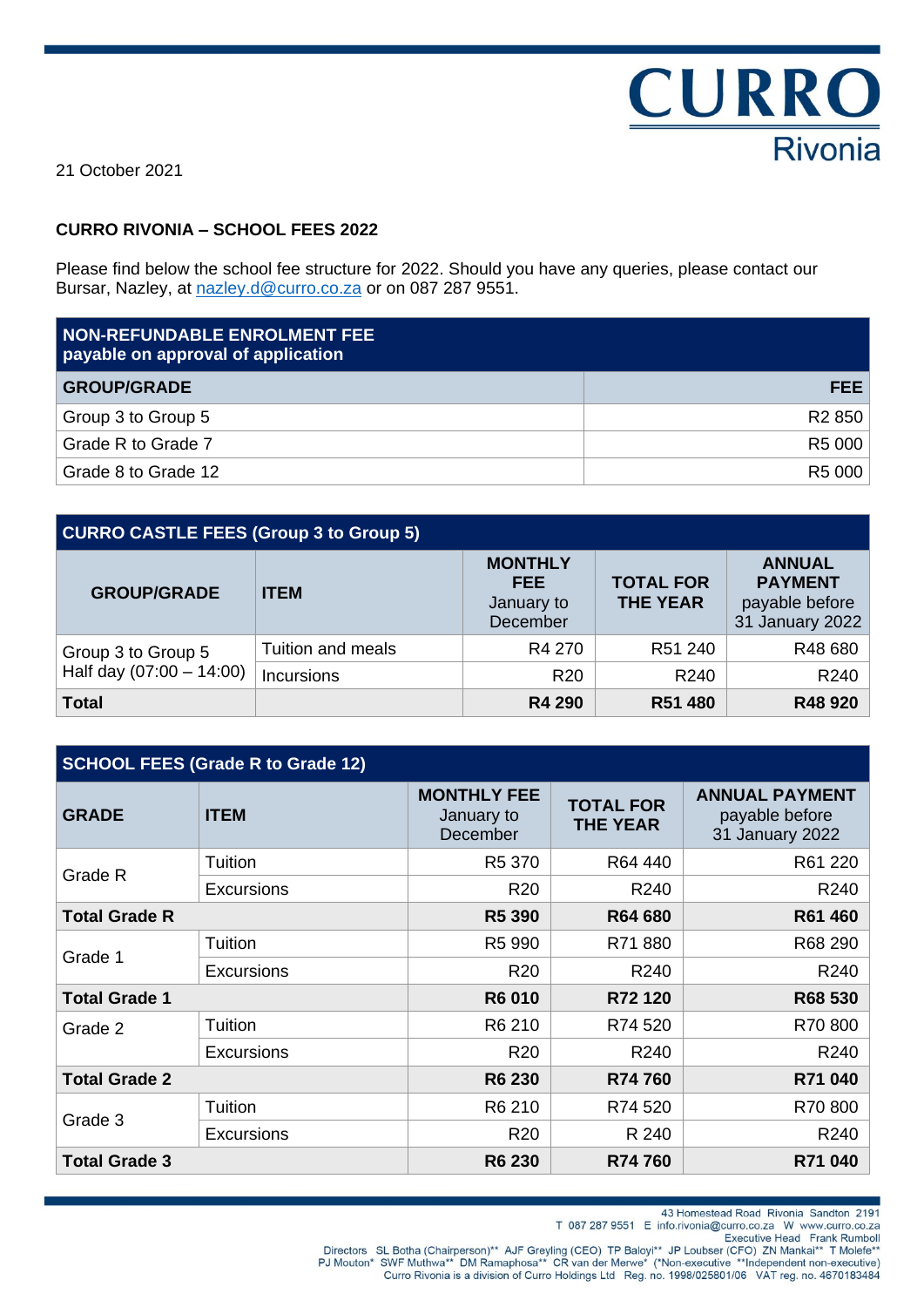# **CURRO**

| <b>SCHOOL FEES (Grade R to Grade 12)</b> |                   |                                              |                                     |                                                            |
|------------------------------------------|-------------------|----------------------------------------------|-------------------------------------|------------------------------------------------------------|
| <b>GRADE</b>                             | <b>ITEM</b>       | <b>MONTHLY FEE</b><br>January to<br>December | <b>TOTAL FOR</b><br><b>THE YEAR</b> | <b>ANNUAL PAYMENT</b><br>payable before<br>31 January 2022 |
| Grade 4                                  | Tuition           | R6 500                                       | R78 000                             | R74 100                                                    |
|                                          | <b>Excursions</b> | R <sub>20</sub>                              | R240                                | R240                                                       |
| <b>Total Grade 4</b>                     |                   | R6 520                                       | R78 240                             | R74 340                                                    |
| Grade 5                                  | Tuition           | R6 500                                       | R78 000                             | R74 100                                                    |
|                                          | <b>Excursions</b> | R <sub>20</sub>                              | R240                                | R240                                                       |
| <b>Total Grade 5</b>                     |                   | R6 520                                       | R78 240                             | R74 340                                                    |
| Grade 6                                  | Tuition           | R6 500                                       | R78 000                             | R74 100                                                    |
|                                          | Excursions        | R <sub>20</sub>                              | R240                                | R240                                                       |
| <b>Total Grade 6</b>                     |                   | <b>R6520</b>                                 | R78 240                             | R74 340                                                    |
| Grade 7                                  | Tuition           | R6 500                                       | R78 000                             | R74 100                                                    |
|                                          | <b>Excursions</b> | R <sub>20</sub>                              | R240                                | R240                                                       |
| <b>Total Grade 7</b>                     |                   | <b>R6 520</b>                                | R78 240                             | R74 340                                                    |
| Grade 8                                  | Tuition           | R7 140                                       | R85 680                             | R81 400                                                    |
|                                          | Excursions        | <b>R20</b>                                   | R240                                | R240                                                       |
| <b>Total Grade 8</b>                     |                   | R7 160                                       | R85 920                             | R81 640                                                    |
|                                          | Tuition           | R7 150                                       | R85 800                             | R81 510                                                    |
| Grade 9                                  | <b>Excursions</b> | R <sub>20</sub>                              | R240                                | R240                                                       |
|                                          |                   | R7 170                                       | R86 040                             | R81 750                                                    |
|                                          | Tuition           | R7 150                                       | R85 800                             | R81 510                                                    |
| Grade 10                                 | Excursions        | R <sub>20</sub>                              | R240                                | R240                                                       |
| <b>Total Grade 10</b>                    |                   | R7 170                                       | R86 040                             | R81 750                                                    |
|                                          | Tuition           | R7 150                                       | R85 800                             | R81 510                                                    |
| Grade 11                                 | Excursions        | R <sub>20</sub>                              | R240                                | R240                                                       |
| <b>Total Grade 11</b>                    |                   | R7 170                                       | R86 040                             | R81 750                                                    |
|                                          | Tuition           | R7 150                                       | R85 800                             | R81 510                                                    |
| Grade 12                                 | <b>Excursions</b> | R <sub>20</sub>                              | R240                                | R240                                                       |
| <b>Total Grade 12</b>                    |                   | R7 170                                       | R86 040                             | R81 750                                                    |

| <b>OTHER FEES</b><br>payable over 12 months        |                                           |                                     |
|----------------------------------------------------|-------------------------------------------|-------------------------------------|
| <b>SERVICE</b>                                     | <b>MONTHLY FEE</b><br>January to December | <b>TOTAL FOR THE</b><br><b>YEAR</b> |
| <b>SHERPA KIDS - Aftercare only</b>                |                                           |                                     |
| Annual contract: Full day (available until 6pm)    | R955                                      | R <sub>11</sub> 460                 |
| Annual contract: Half day (available until 3:30pm) | R795                                      | R9 540                              |
| Ad hoc rate per day                                | R <sub>110</sub> (per day)                | n/a                                 |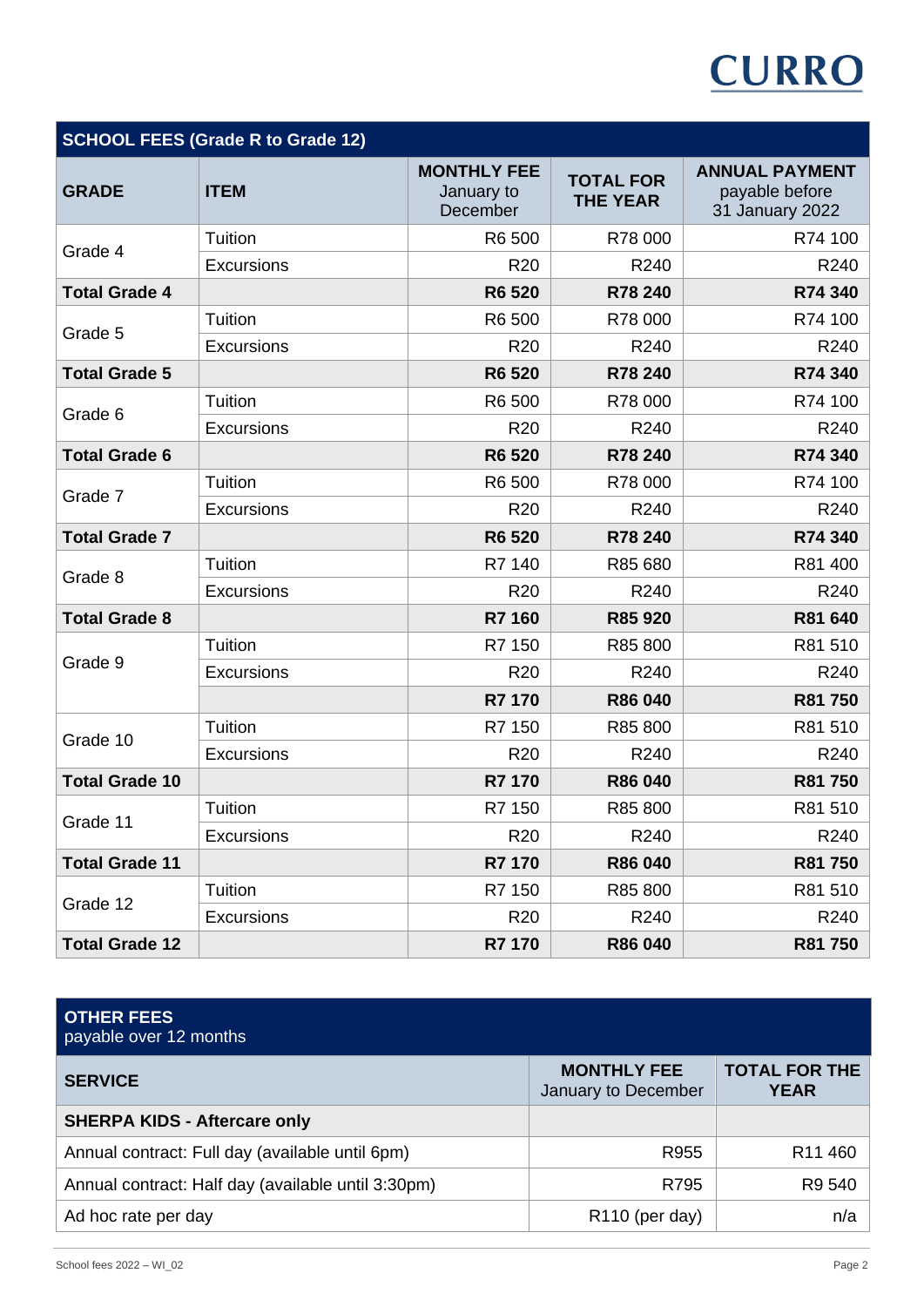# CURRC

# payable over 12 months **SERVICE MONTHLY FEE** January to December **TOTAL FOR THE YEAR SHERPA KIDS – Holiday care only** Ad hoc rate (07:00 to 18:00)  $n/a$ Weekly rate: Full day holiday care  $R700$  (per week) n/a Weekly rate: Half day holiday care (available until 12:30)  $\qquad$  R500 (per week)  $\qquad$  n/a **SHERPA KIDS – Aftercare and holiday care combo** Annual contract: Full day (available until 6pm) for the year as well as holiday care for terms 1,2 and 3 from 07:00 to 18:00. R1 350 R16 200 **Bus fees** Bus fee (return) R1 050 R1 2 600 Bus fee (one-way)  $\overline{R1030}$  R1 030 R12 360 **Wider subject choice offering** Wider subject choice offering Grades 8 to 12: Cost per subject *Costs are only applicable if taken as an additional 8th, 9th or 10th subject (See more information under general below)* R800 R9 600

# **PAYMENT METHODS 2022** Method 1 | Annual payment in advance, due by 31 January 2022. Method 2 Debit-order payments, which can be scheduled monthly in advance x 12 months on or about the 2nd, 16th or 26th of each month.

**YOUR FAMILY CODE IS REQUIRED AS THE REFERENCE FOR ALL PAYMENTS.** Please note that **cash is not accepted as a form of payment for fees** at the school.

# **DEBIT-ORDER COMPLETION**

If you are not yet paying by debit order, we request that you do so as soon as possible since this substantially reduces the administrative burden to identify deposits into our bank account and allocate to the correct learner accounts. We rely on predictable monthly cash flows to manage our affairs.

Please complete a debit-order form and deliver it by hand to the school's bursar before 3 December 2021. The form is available from the school and on the Curro website at www.curro.co.za.

**OTHER FEES**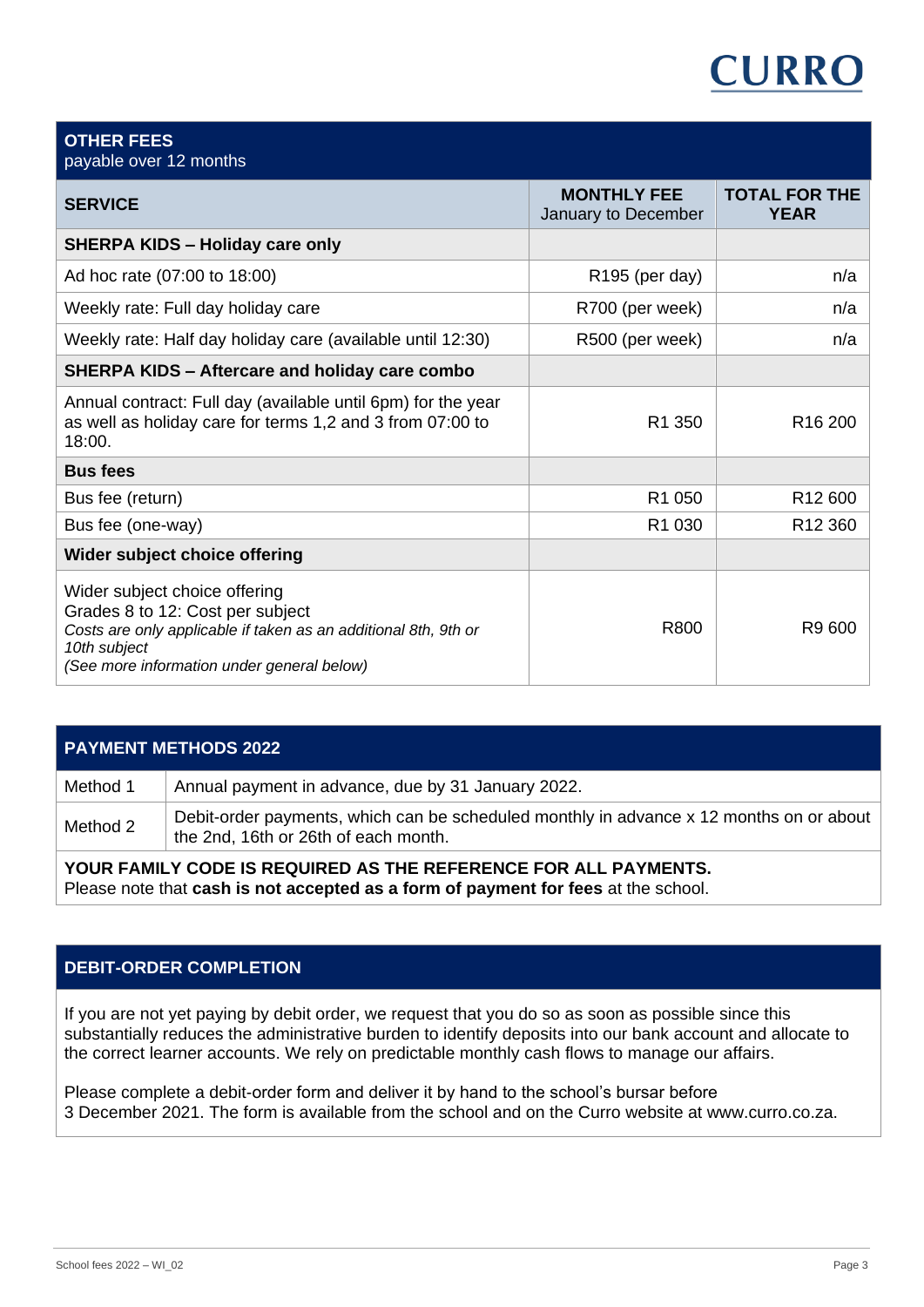

| <b>BANK DETAILS</b>    |                  |
|------------------------|------------------|
| <b>Name of account</b> | Curro Rivonia    |
| <b>Bank</b>            | <b>FNB</b>       |
| <b>Account number</b>  | 62610867874      |
| <b>Branch code</b>     | 204109           |
| <b>Reference</b>       | Your family code |

## **GENERAL**

### **1. School fees**

School fees for 2022 exclude the following:

- The e-learning device (tablet) and any insurance, maintenance or other costs relating to the device
- All textbooks and e-learning materials
- School uniforms
- Additional stationery that may be required
- Entrance fees, travel costs, accommodation and food for school excursions and sports trips, unless otherwise advised by the school
- School photos
- School yearbook
- Therapists' or psychologists' fees

### **2. E-learning devices (tablets)**

E-learning devices (tablets) will be utilised by all learners from Grade 4 to Grade 9.

This will have the following impact on you:

- If your child is in Grade 4 to Grade 9, you will be responsible for purchasing an e-learning device (tablet) for your child to use. The school will provide you with details and the minimum specifications required for the device.
- You will be responsible for the insurance and general maintenance and care of the device.

# **3. Wider subject choice offering**

A wider subject choice offering is now available to all learners at Curro and Curro-managed schools across the country. The online classes are available during normal class times. An additional charge is applicable to learners who opt for an additional subject (8th, 9th or 10th subjects), as outlined below.

| <b>SUBJECT</b>          | <b>GRADES</b>    | <b>MONTHLY FEE</b><br>(only for 8th, 9th,<br>10th subjects) |
|-------------------------|------------------|-------------------------------------------------------------|
| Accounting              | Grades 10 and 11 | R800                                                        |
| AP English              | Grade 10         | R800                                                        |
| <b>AP Mathematics</b>   | Grades 10 and 11 | R800                                                        |
| <b>Business Studies</b> | Grade 10         | R800                                                        |
| <b>CAT</b>              | Grades 10 to 12  | R800                                                        |
| <b>Design Studies</b>   | Grades 10 to 12  | R800                                                        |
| Economics               | Grade 10         | R800                                                        |